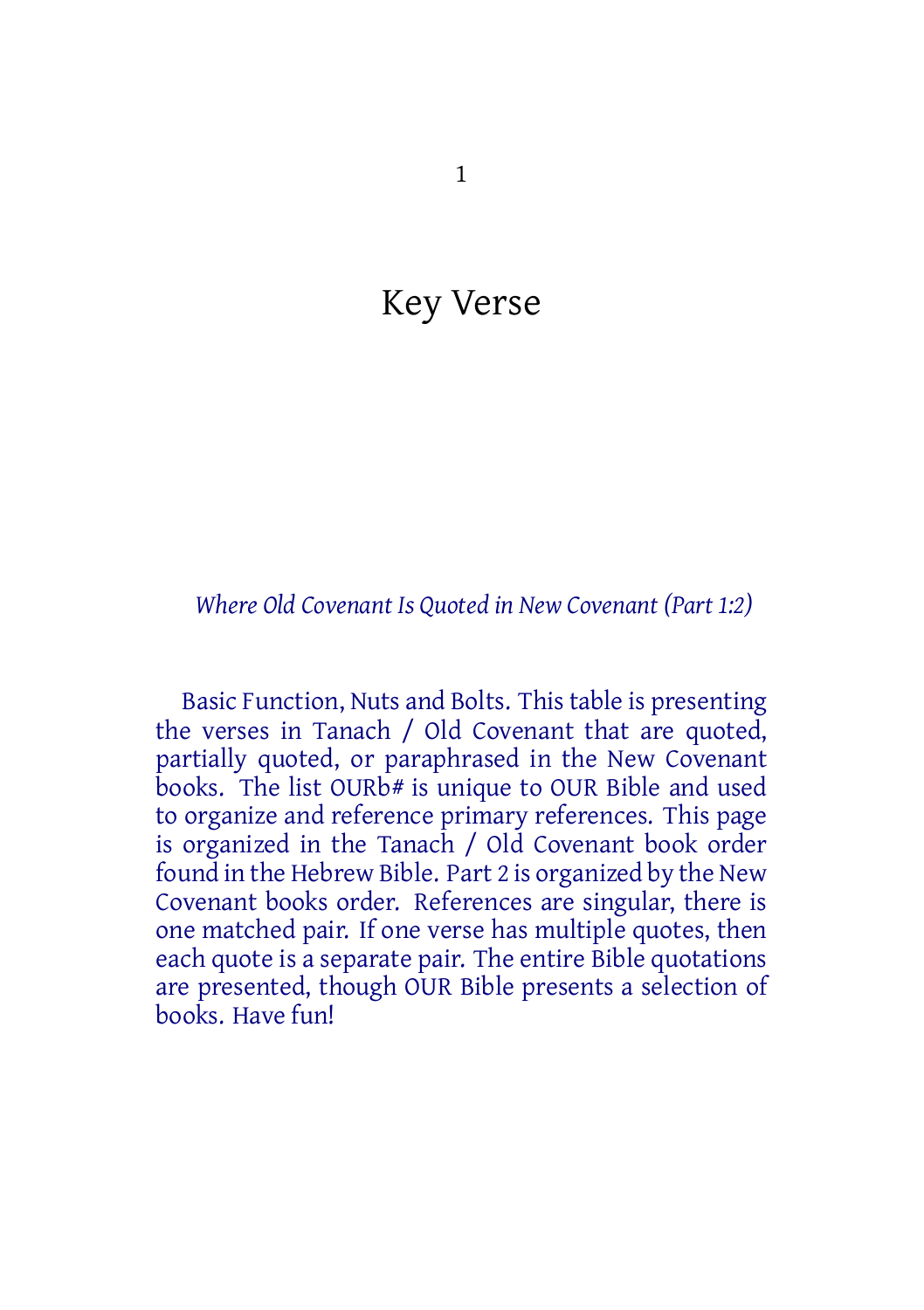|    | ۰ |             |  |
|----|---|-------------|--|
| ×. |   | ٠<br>i<br>I |  |
|    |   |             |  |
|    |   |             |  |

| OURb#           | OC Key Verse          | <b>NC Key Verse</b> |
|-----------------|-----------------------|---------------------|
| 1               | Gen 1:26              | Matt 19:4           |
| $\overline{2}$  | Gen 1:27              | <b>Mark 10:6</b>    |
| $\overline{3}$  | Gen 2:2               | Heb4:4              |
| $\overline{4}$  | Gen 2:7               | 1 Cor 15:45         |
| $\overline{5}$  | Gen 2:9               | Rev 2:7             |
| $\overline{6}$  | Gen 2:24              | <b>Matt 19:5</b>    |
| 7               | Gen 2:24              | Mark 10:7-8         |
| $\overline{8}$  | Gen 2:24              | 1 Cor 6:16          |
| $\overline{9}$  | Gen 2:24              | Eph 5:31            |
| $\overline{10}$ | Gen 4:8               | 1 John 3:12         |
| $\overline{11}$ | Gen 4:9-11            | Matt 23:35          |
| $\overline{12}$ | Gen 4:9-11            | Luke 11:51          |
| $\overline{13}$ | Gen 5:24              | Heb 11:5            |
| $\overline{14}$ | Gen 7:7               | Matt 24:37          |
| $\overline{15}$ | Gen 7:7               | Luke 17:27          |
| 16              | Gen 12:1              | <b>Acts 7:3</b>     |
| $\overline{17}$ | $\overline{Gen 12:1}$ | Heb 11:8            |
| $\overline{18}$ | Gen 12:4              | Heb 11:8            |
| $\overline{19}$ | Gen 12:3              | Gal $3:8$           |
| $\overline{20}$ | Gen 13:15             | <b>Luke 1:55</b>    |
| $\overline{21}$ | Gen 13:15             | <b>Acts 7:5</b>     |
| $\overline{22}$ | Gen 14:18             | Heb 7:1             |
| $\overline{23}$ | Gen 14:20             | Heb 7:2             |
| 24              | Gen 15:5              | Rom 4:18            |
| 25              | Gen 15:6              | Rom 4:3             |
| 26              | Gen 15:6              | Rom 4:9             |
| 27              | Gen 15:6              | Jam 2:23            |
| 28              | Gen 15:6              | Gal $3:6$           |
| 29              | Gen 15:13-14          | Acts 7:6-7          |
| $\overline{30}$ | Gen 17:2 Paraphrase   | Luke 1:73           |
| 31              | Gen 17:5              | Rom 4:17-18         |
| $\overline{32}$ | Gen 17:19             | <b>Luke 1:55</b>    |
| 33              | Gen 18:10             | Rom 9:9             |
| $\overline{34}$ | Gen 19:23-24          | Luke 17:29          |
| $\overline{35}$ | Gen 19:26             | Luke 17:32          |
| $\overline{36}$ | Gen 21:10             | Gal 4:30            |
| $\overline{37}$ | Gen 21:12             | Rom 9:7             |
| $\overline{38}$ | Gen 22:12             | Heb 11:18           |
| $\overline{39}$ | Gen 22:16-17          | Heb 6:14            |
| 40              | Gen 22:17             | Heb 11:12           |
| $\overline{11}$ | Can 11:10             | $A$ cte $2:25$      |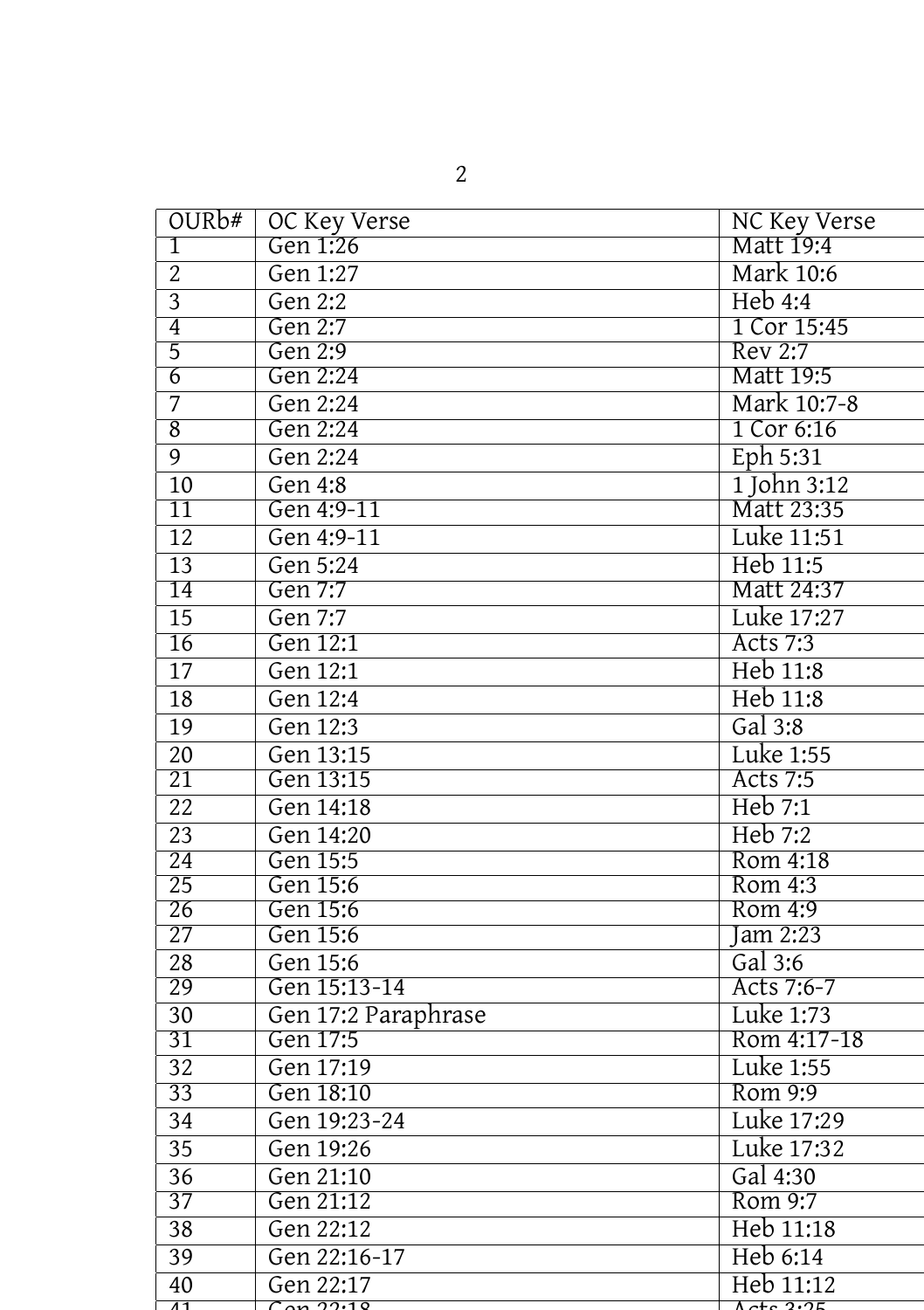Organized by Thomas Robinson for One Unity Resource Bible, 2016

Resources collected as common information, list was inspired by works yet original work presented. Resources used are noted in the OUR Bible Biblography.

One Unity Resource Bible Appendix 8 - Key Verse NC-OC Key Verse

### Where New Covenant Quotes from Old Covenant (Part 2:2)

Basic Function, Nuts and Bolts. Thistable is presenting the verses in Tanach / Old Covenant that are quoted, selectively quoted, or paraphrased in the New Covenant books. The list OURb# is unique to OUR Bible and used to organize and reference primary references. This page is organized in the New Covenant book order. Part 1 is organized by the Tanach / Old Covenant books order. References are singular, there is one matched pair. If one verse has multiple quotes, then each quote is a separate pair. The entire Bible quotations are presented, though OUR Bible presents a selection of books. Have fun!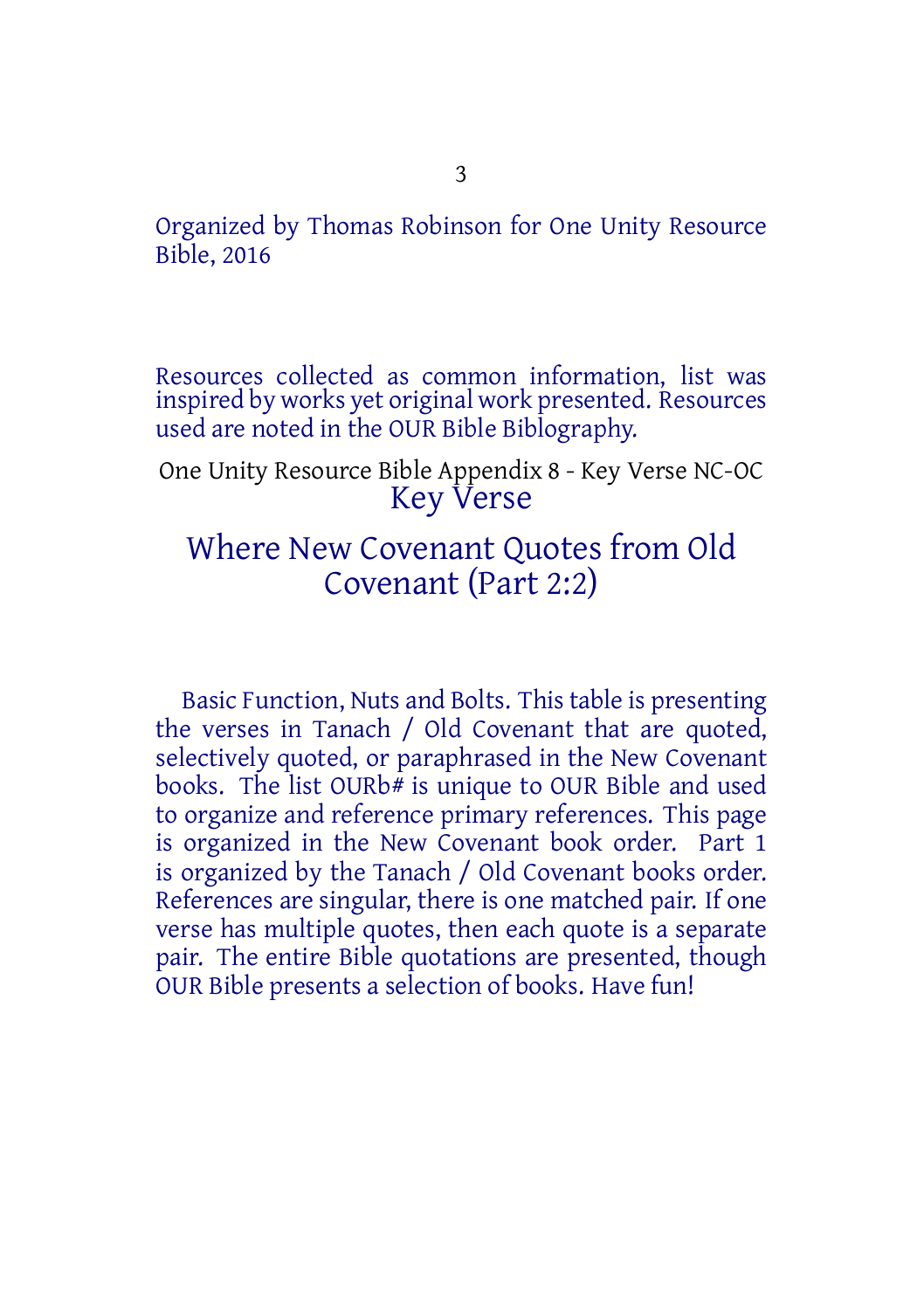| OUR <sub>b#</sub> | NC Key Verse     | OC Key Verse              |
|-------------------|------------------|---------------------------|
| 1                 | Matt 1:23        | Is $7:14$                 |
| $\overline{2}$    | <b>Matt 2:6</b>  | Mic 5:2                   |
| $\overline{3}$    | <b>Matt 2:6</b>  | Mic 5:4                   |
| $\overline{4}$    | Matt 2:15        | Hos 11:1                  |
| $\overline{5}$    | Matt 2:18        | Jer 31:15                 |
| $\overline{6}$    | <b>Matt 3:3</b>  | Is 40:3                   |
| 7                 | <b>Matt 4:4</b>  | Deut 8:3                  |
| $\overline{8}$    | <b>Matt 4:6</b>  | Ps 91:11-12               |
| $\overline{9}$    | Matt 4:7         | Deut 6:16                 |
| $\overline{10}$   | Matt 4:10        | Deut 6:13                 |
| $\overline{11}$   | Matt 4:15-16     | $Is 9:1-2$                |
| 12                | <b>Matt 5:5</b>  | Ps 37:11                  |
| 13                | Matt 5:21        | Ex 20:13                  |
| 14                | <b>Matt 5:21</b> | Paraphrase Ex 21:12       |
| 15                | Matt 5:21        | Paraphrase Lev 24:17      |
| $\overline{16}$   | <b>Matt 5:21</b> | Paraphrase Num 35:16      |
| $\overline{17}$   | Matt 5:21        | Deut 5:17                 |
| $\overline{18}$   | Matt 5:27        | Ex 20:14                  |
| $\overline{19}$   | Matt 5:27        | Deut 5:18                 |
| $\overline{20}$   | Matt 5:31        | Deut 24:1                 |
| $\overline{21}$   | Matt 5:33        | Deut 23:21                |
| $\overline{22}$   | Matt 5:33        | Deut 23:23                |
| 23                | Matt 5:38        | Ex 21:24                  |
| $\overline{24}$   | Matt 5:38        | Lev 24:20                 |
| $\overline{25}$   | Matt 5:38        | Deut 19:21                |
| $\overline{26}$   | Matt 5:43        | Lev 19:18                 |
| $\overline{27}$   | Matt 5:48        | Lev 19:2                  |
| 28                | Matt 7:23        | Ps 6:8                    |
| 29                | <b>Matt 8:4</b>  | Lev 14:2 (Context Lev 14) |
| 30                | Matt 8:17        | Is 53:4                   |
| 31                | Matt 9:13        | Hos 6:6                   |
| $\overline{32}$   | Matt 10:35-36    | Mic 7:6                   |
| $\overline{33}$   | <b>Matt 11:5</b> | Is 26:19                  |
| $\overline{34}$   | <b>Matt 11:5</b> | $Is 35:5-6$               |
| $\overline{35}$   | <b>Matt 11:5</b> | Is $61:1$                 |
| $\overline{36}$   | Matt 11:10       | Mal 3:1                   |
| $\overline{37}$   | Matt 11:14       | Context Mal 4:5 and Mat   |
| 38                | Matt 11:23       | Is 14:13                  |
| 39                | Matt 11:23       | Is 14:15                  |
| 40                | Matt 12:3-4      | Context 1 Sam 21:1-6      |
| 41                | Matt 12:5        | Context Num 28:9-10       |
| 42                | Matt 12:7        | Hos 6:6                   |
| $\overline{43}$   | Matt 12.18-21    | Is $42.1 - 4$             |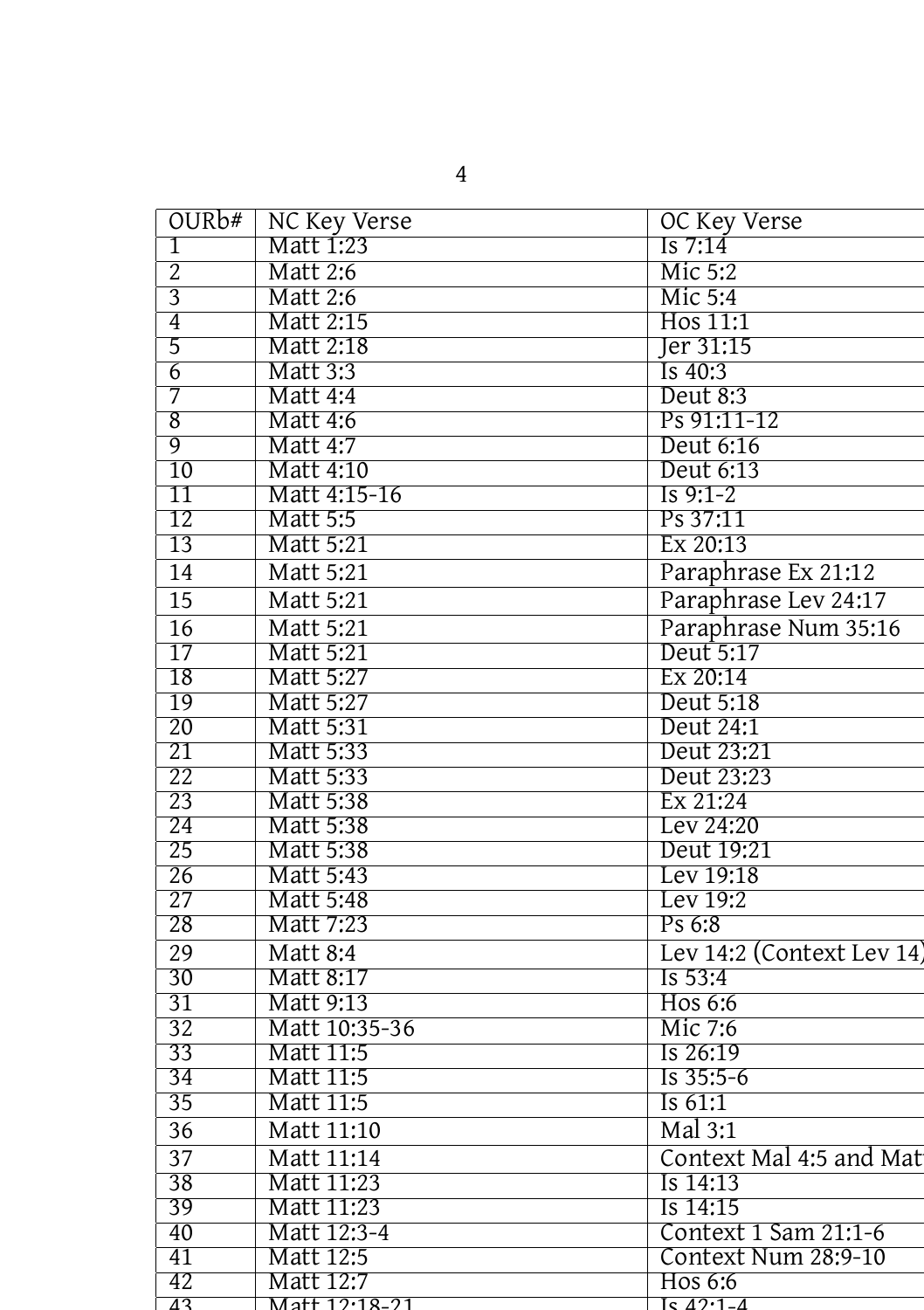Organized by Thomas Robinson for One Unity Resource Bible, 2016

Resources collected as common information, list was inspired by works yet original work presented. Resources used are noted in the OUR Bible Biblography.